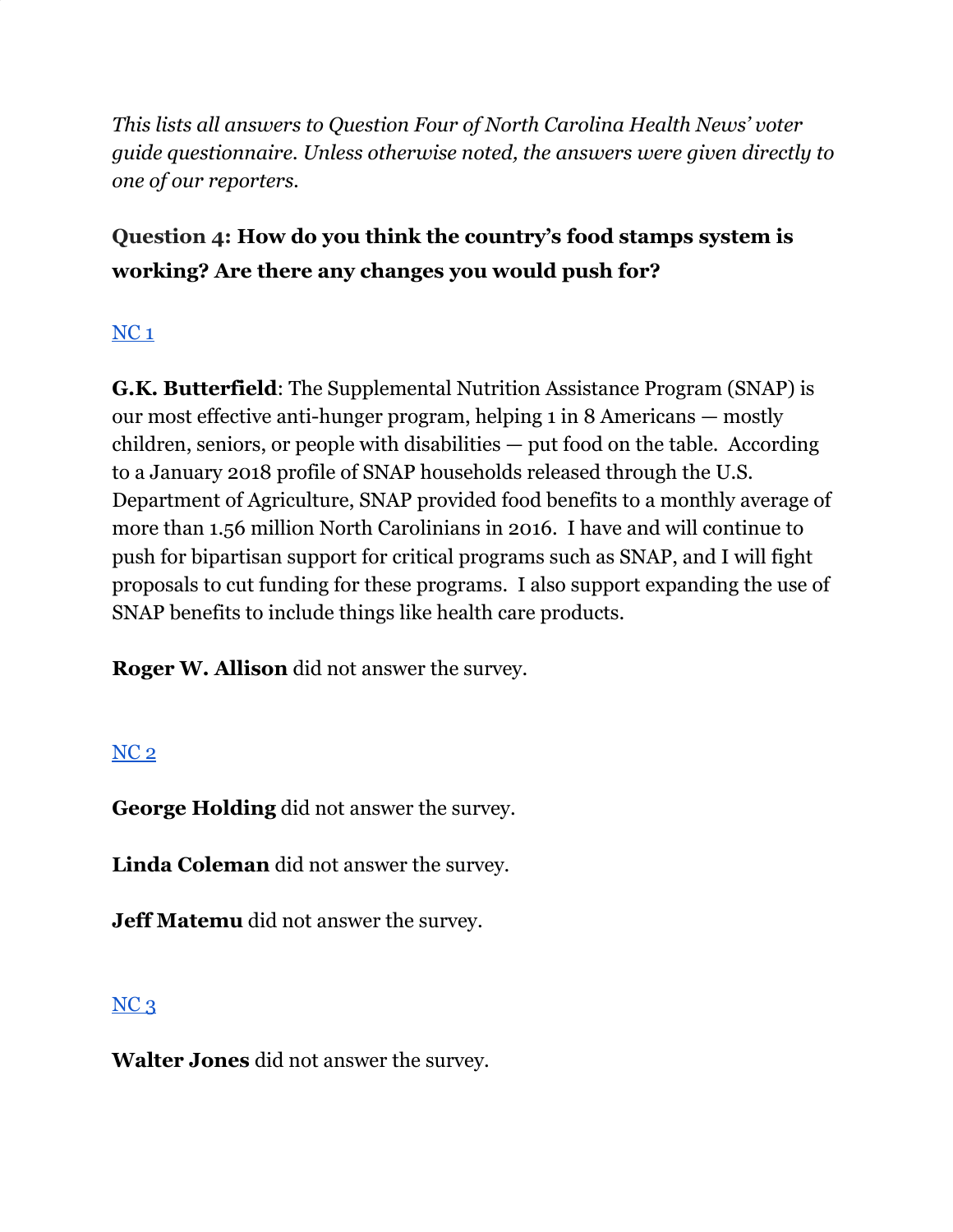#### $NC<sub>4</sub>$  $NC<sub>4</sub>$

**David Price:** I believe that we should provide the resources needed to meet the growing demand for nutrition assistance by children and low-to-moderate income families, particularly in the midst of our nation's current economic challenges. More than ever, I recognize the importance of providing vulnerable populations with access to nutritious meals and support for their health and well-being, which is why I have advocated for robust funding for programs like the Special Supplemental Nutrition Program for Women, Infants, and Children (WIC) and the Emergency Food Assistance Program (TEFAP). SNAP is the cornerstone of federal nutrition programs and provides an important safety net for more than 47 million low-income individuals, nearly half of whom are children. Unfortunately, House Republicans included changes to SNAP in their version of the 2018 Farm Bill that would have significantly reduced benefits for Americans all over the country and instead redirect that money to untested, state-implemented work programs. Because of this, I voted against the Farm Bill and have advocated for changes in the Farm Bill that will preserve the integrity of the program and the benefits they provide to American families.

As we seek to combat food insecurity more comprehensively, there are other promising approaches that could complement SNAP and other family-based benefits programs. I am a strong supporter, for example, of efforts to make school breakfast and lunch universally available at no cost and to remove the stigma associated with reduced-price school meals.

**Barbara Howe:** The food stamps system is working to keep people dependent on government. I would work to scale back the food stamp program to offer temporary assistance in only the direst of situations. I would much rather see private churches and charities provide this kind of aid. They are more efficient and their work is voluntary.

**Steve A. Von Loor** did not answer our survey.

#### $NC<sub>5</sub>$  $NC<sub>5</sub>$

**Virginia Foxx** did not answer the survey.

**DD Adams:** The Supplemental Nutrition Assistance Program (SNAP), formerly known as the Food Stamp Program, is one of the most successful means-tested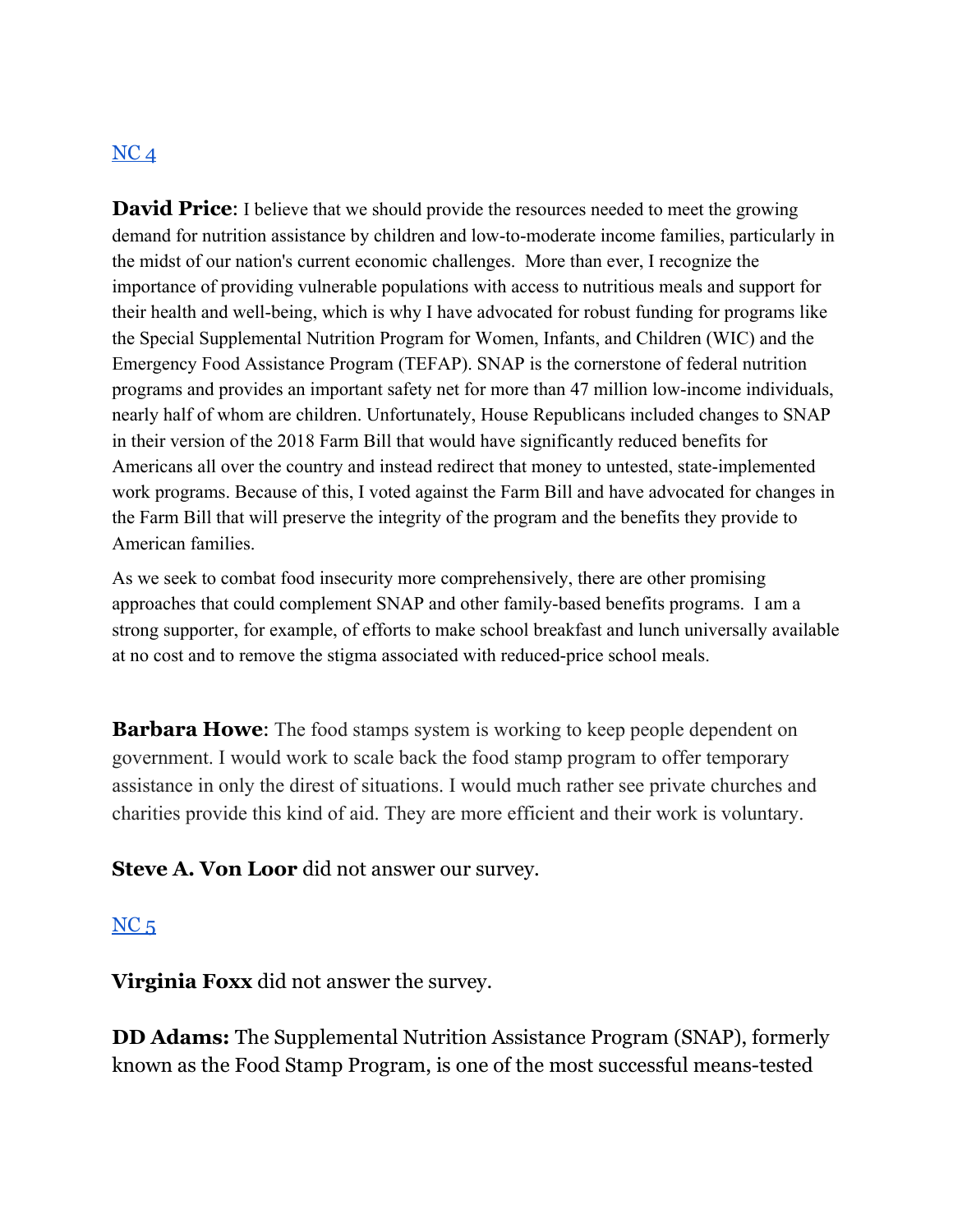programs run by the USDA. I am particularly pleased with the ability of users to make purchases at Farmers Markets.

The proposed Farm Bill: this year's Farm Bill guts strips \$23.3 billion from the SNAP program, which would leave an estimated one million households with little to no food assistance.

SNAP works, and it works for those who need it the most. It has been incredibly successful in alleviating hunger, lifting people out of poverty, and supporting our economy and we to protect this invaluable program.

One particular policy change that concerns me involves young adults —including youth aging out of foster care, young adults experiencing homelessness, low-income college students, and young adults who were formerly incarcerated—also face a number of other challenges, any policy changes that could reduce their access to food assistance should be based firmly in the evidence of what works for this age group.

## [NC](https://docs.google.com/document/d/1cAsotr6xS9I-V4NP1ueB3T1dzRsHO07YN2hMv9b4xU0/edit?usp=sharing) 6

**Mark Walker** did not answer our survey.

**Ryan Watts** did not answer our survey.

#### [NC](https://docs.google.com/document/d/1QKoGh33FjmS89YNY1wDfJ6fB9ikH0fC117WjizExMhc/edit?usp=sharing) 7

**David Rouzer** did not answer the survey.

**Dr. Kyle Horton**: The political games that are played around food stamps need to stop, because there are many seniors, disabled Americans, veterans, and kids going hungry as they are caught in the crosshairs of a deceptive dialogue about food stamps. Recent proposed changes and reforms would have risked millions of Americans food assistance, and many kids would no longer have qualified for free and reduced-price school meals. While the dialogue around reform and work requirements sounds good, it actually would've created a state-run training bureaucracy under the Supplemental Nutrition Assistance Program (SNAP) that's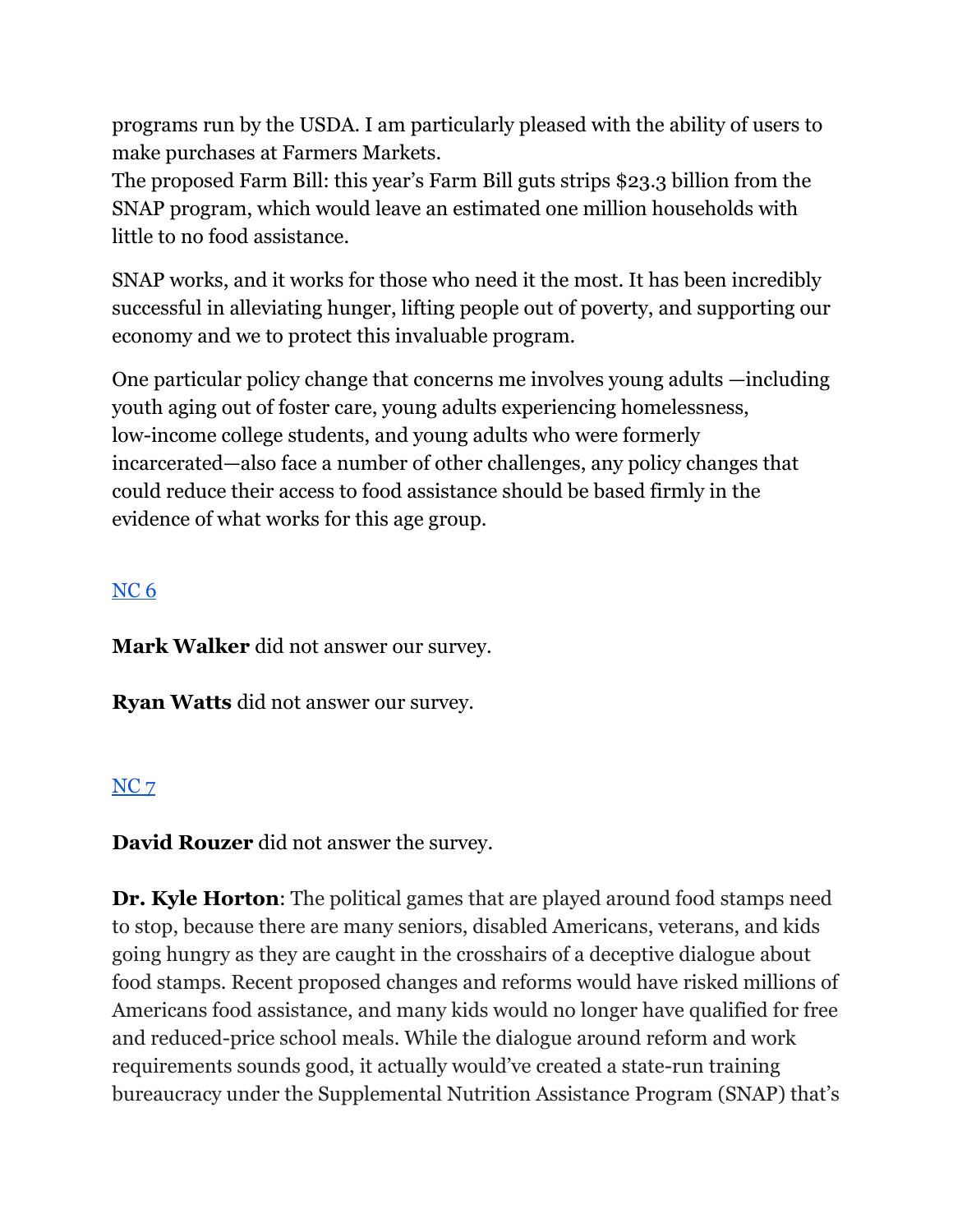costly and that's never been proven to move people out of poverty. We need to address waste and fraud, no question, but also we need understand that SNAP participation is linked to being healthier—lowering health care costs and improving health outcomes for individuals in poverty. Always remember that food stamps are a tremendous stimulator of our economy—every \$1 investment generates \$1.70 in economic activity. To improve food stamps, we should be innovating to link recipients with healthier and locally-sourced agriculture, including at farmers markets which would also provide business to protect smaller family farms.

#### [NC](https://docs.google.com/document/d/1cAsotr6xS9I-V4NP1ueB3T1dzRsHO07YN2hMv9b4xU0/edit?usp=sharing) 8

**Richard Hudson** did not answer our survey.

**Frank McNeill** did not answer our survey.

#### [NC](https://docs.google.com/document/d/1cAsotr6xS9I-V4NP1ueB3T1dzRsHO07YN2hMv9b4xU0/edit?usp=sharing) 9

**Mark Harris**: There's a proposal that has been on the table with the farm bill that would require individuals that are physically able to either be getting a job, in school, or in job training in order to continue to receive food stamps. I think that was a great proposal, [but I'm] not sure that it's going to actually pass. I think the Democrats have somewhat held that up over that one issue. I'm not quite sure what the future of that holds.

I think the goal is for people that are on food stamps to not be reliant on them and to get off of them eventually. That should be the goal of any of our programs, for folks that are physically able to work. I think that is probably something that will come in the future, and I certainly would be in favor of.

**Dan McCready**: Thankfully, we're seeing lower enrollment in food stamps as the economy has begun to recover. In Washington, I will work to help anyone who is looking for work be able to do so.

**Jeff Scott**: As the anti-corruption candidate, I am far more concerned about corporate welfare and private-public partnerships designed to milk the savings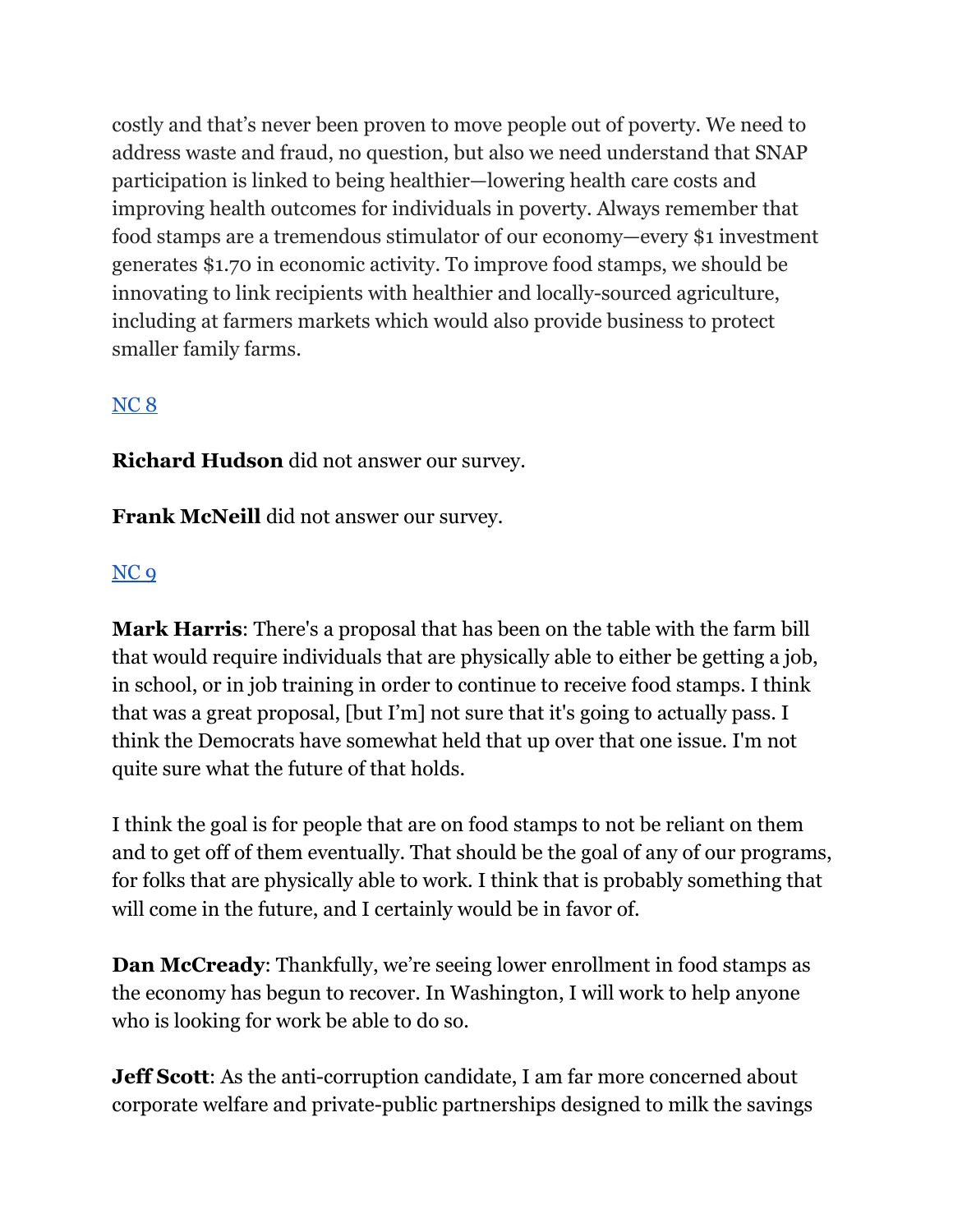tax dollars from working Americans. Large scale consumer welfare programs don't work very well for recipients or taxpayers, but they do work well for administrators and other corporate benefactors. Around 42 million Americans participated in the food stamp program last year. Many people in emergency situations utilize benefits honorably, and people who suffer from difficult conditions through no fault of their own require a safety net. Food stamp programs should be limited to genuine and transitory misfortune and should not be promoted by administrators as a first option. We know also that states and localities are better suited to provide this form of relief.

Extended answer on the separation of state and food:

Government intrusion into the American diet and food supply has had poor results. The American diet is too high in sugars and simple carbs. The scares over dietary fat and other mistaken nutritional guidelines show that politicized science and Federal power over food is dangerous to health. The food industry is complex and consumer choice and experimentation can best adapt to changing needs and popular trends. When food stamps are used for sugary junk food, that is a grave disservice to those in need and those who want to conscientiously help them. Taxpayer generosity should not extend to paying the bill for lifestyle choices related to poor diet and lack of basic food education. In Congress, my focus will be on stopping corporate welfare, and not consumer welfare. My target is well-funded agencies tied to business interest where administrators are enriched while customers are ignored. I will support efforts to offer genuine relief to people who suffer conditions that exhaust privately and locally available remedies.

### [NC](https://docs.google.com/document/d/1EwcDTcuh6JGaw8mrxqMd1mif60VC1AoJttBCXQFIKtA/edit?usp=sharing) 10

**Patrick McHenry** did not answer our survey.

**David Wilson Brown**: I know that it's successful in bridging the gap for a lot of families. I'm a big proponent of moving to requiring companies that operate in the US to pay people living wage. I would hope that a big benefit of that would be not needing social safety net programs as much.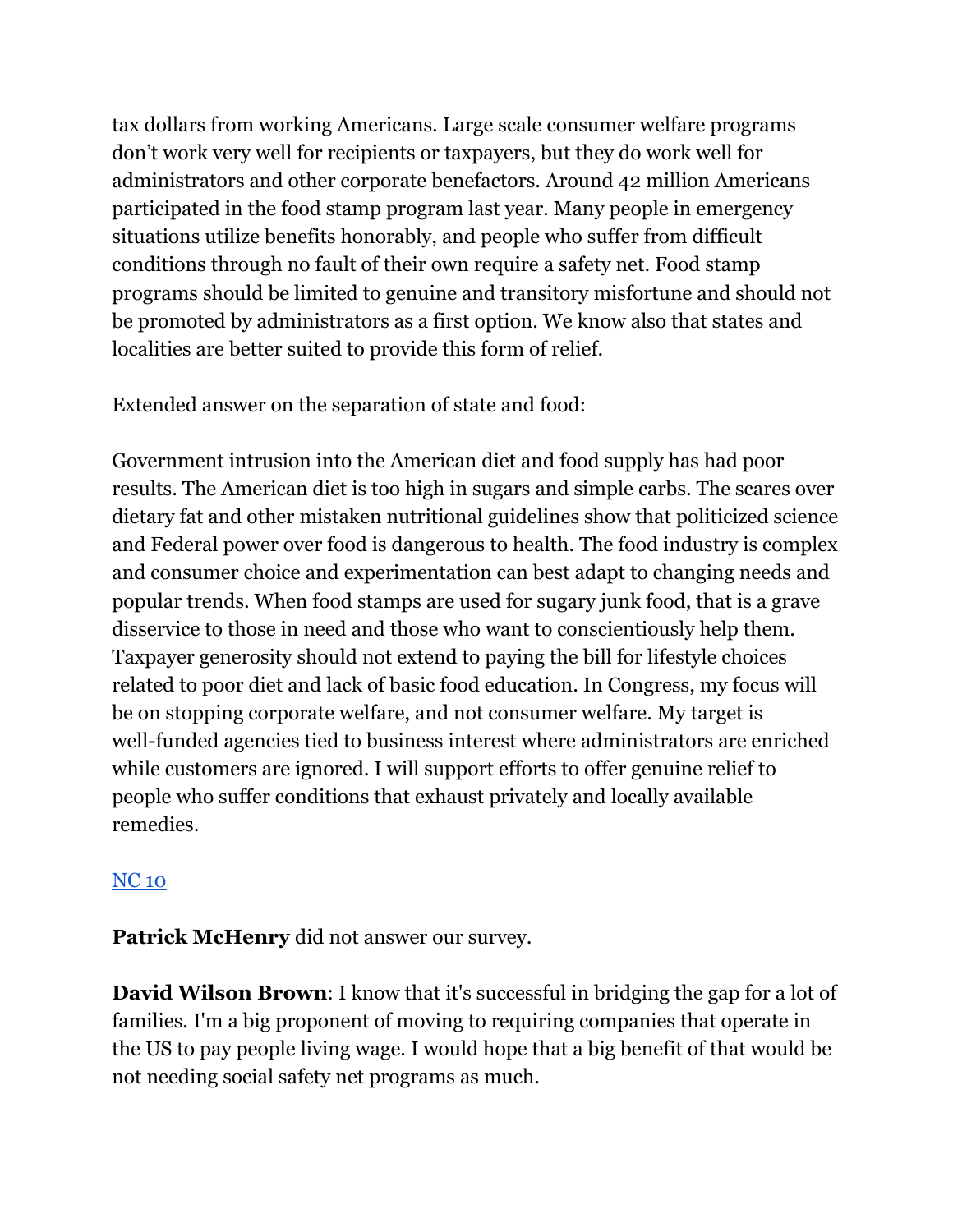Essentially, we're paying the bill to cover the gaps for companies that are making record profits but are not paying their people. […] I think that it shouldn't be made more restrictive, but I hope that we can put some policies in place that make it less necessary if possible.

I think those putting more restrictions in place are doing it because the Right seems to want to punish people for ending up in poverty, whether it be by personal actions or via circumstances of birth. As much as they talk about people pulling themselves up by their boot straps, they certainly want to own every piece of leather that someone could potentially build a boot out of.

Kids are often born into situations where their parents have less and it's not their fault. It's our job as society to help bridge those gaps so that they can succeed and they can get past that and do the bootstrap-pulling that we want people to be able to do.

## [NC](https://docs.google.com/document/d/1EwcDTcuh6JGaw8mrxqMd1mif60VC1AoJttBCXQFIKtA/edit?usp=sharing) 11

**Mark Meadows** did not answer our survey.

**Clifton B. Ingram** did not answer our survey.

**Phillip Price:** I'd really have to study it some more.

## [NC](https://docs.google.com/document/d/1EwcDTcuh6JGaw8mrxqMd1mif60VC1AoJttBCXQFIKtA/edit?usp=sharing) 12

**Alma Adams**: I sit on the committee on Agriculture, the Subcommittee on Nutrition. Right now, in the 12th district, we have 161,000 people who are food insecure; 50,000 of those [are] children who go to bed hungry every night. I believe that we need to make sure that everyone is able to have the food that they need when they need it. SNAP [is] via the farm bill, which we have not authorized yet. I don't know if we will. It may just go on the way it is. Part of the debate in that committee was to get rid of SNAP.

Folks who get SNAP benefits work every day; these are the working poor people. We need to make sure that people who work hard every day are able to feed their